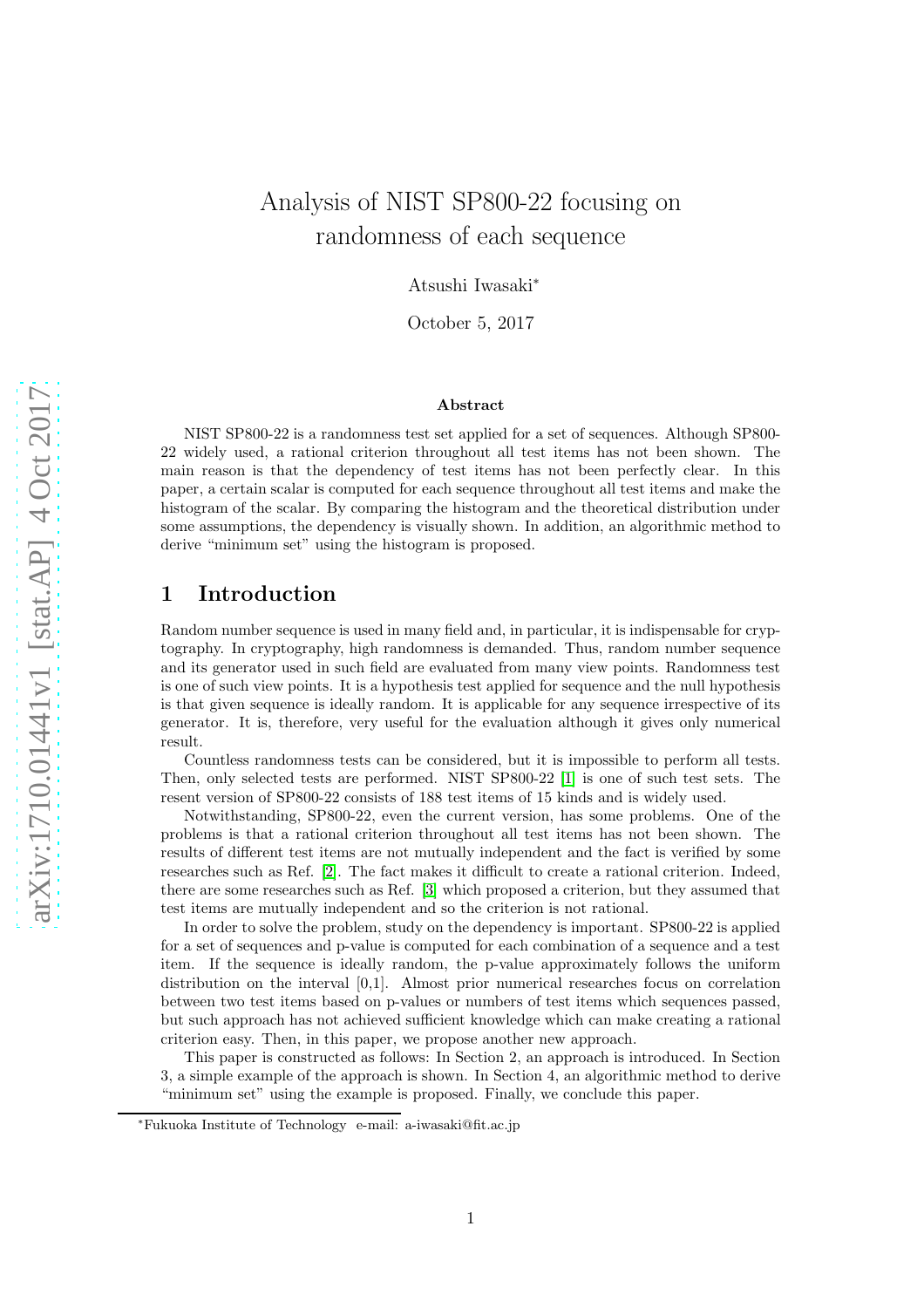## 2 Proposed approach

NIST SP800-22 is applied for a set of sequences. As the null hypothesis, it is assumed that the sequences are ideally random and mutually independent. Assume that a set is consists of m sequences and the length of each sequence is n-bit. Each test included in SP800-22 except Random Excursion Test and Random Excursion Variant Test is applied for all the m sequences. Random Excursion Test and Random Excursion Variant Test are applied only for sequences which satisfy some conditions. Since the specification of the two kind of tests is not good for the approach proposed in this paper, we exclude the two kinds of test, 26 items, and consider only 13 kinds, 162 items. The same exclusion was also done in Ref. [\[3\]](#page-5-2).

Assume that  $p_{i,j}$  means the p-value which test item i computes for sequence  $X_j$  (i =  $1, 2, \dots, 162, j = 1, 2, \dots, m$ . The approach proposed in this paper is as follows:

1. For each sequence  $X_i$ , compute a certain scalar value as

$$
q_j = q(p_{1,j}, p_{2,j}, \cdots, p_{162,j}).
$$

2. Make the histogram of  $q_1, q_2, \dots, q_m$  and compare it with theoretical distribution computed under the assumption that all test items are mutually independent.

This approach has the following advantages:

- If a simple function is used as  $q$ , the theoretical distribution with the assumption of independency can be easily derived.
- Since only one sequence  $X_i$  is needed for computing  $q_i$  and  $X_1, X_2, \cdots, X_m$  are mutually independent by the null hypothesis,  $q_1, q_2, \dots, q_m$  can be regarded as mutually independent.

Then, we can easily observe the dependency of the test items as the deviation between the histogram of  $q_1, q_2, \dots, q_m$  and the theoretical distribution with the assumption of independency.

# 3 Example of the proposed approach

As an example, we define  $q$  as

$$
q_j := \frac{p_{1,j}, p_{2,j}, \cdots, p_{162,j}}{162},
$$

and make some experiments. By the central limit theorem,  $q_i$  can be approximately regarded as a random variable following the normal distribution whose average and standard deviation are  $\frac{1}{2}$  and  $\frac{1}{\sqrt{162 \times 12}}$  respectively, if the null hypothesis and the assumption that the test items are mutually independent are true.

Fig. [1](#page-2-0) and [2](#page-3-0) show comparison between the normal distribution and the histogram of  $q_1, q_2, \dots, q_m$  made from sequences generated by Mersenne twister [\[5\]](#page-6-0) and AES [\[6\]](#page-6-1), respectively. The histograms are wider than the normal distribution. These results suggest that there is a strong positive correlation among the test items.

In order to verify the suggestion, we make another experiment. Exactly speaking, pvalues of each test included in SP800-22 do not follow the uniform distribution on [0,1]. One of the reasons is that the sequence length is finite in real situation although the distribution of p-values is expected to approach the uniform distribution as  $n \to \infty$ . In addition, it is reported that design of some tests include some mistakes. (See Ref. [\[4\]](#page-6-2). as an example.) If the fact is the reason of the deviations shown in Fig. [1](#page-2-0) and [2,](#page-3-0) the histogram of  $\tilde{q}_1, \tilde{q}_2, \cdots, \tilde{q}_m$ also deviates from the normal distribution, where  $\tilde{q}_i$  is defined as

$$
\tilde{q}_j := \frac{1}{162} \sum_{i=1}^{162} p_{i,(j+i \mod m)}.
$$

Fig. [3](#page-3-1) and [4](#page-4-0) shows the results of Mersenne twister and AES, respectively. The widths of the histograms of  $\tilde{q}_1, \tilde{q}_2, \cdots, \tilde{q}_m$  is near the normal distribution.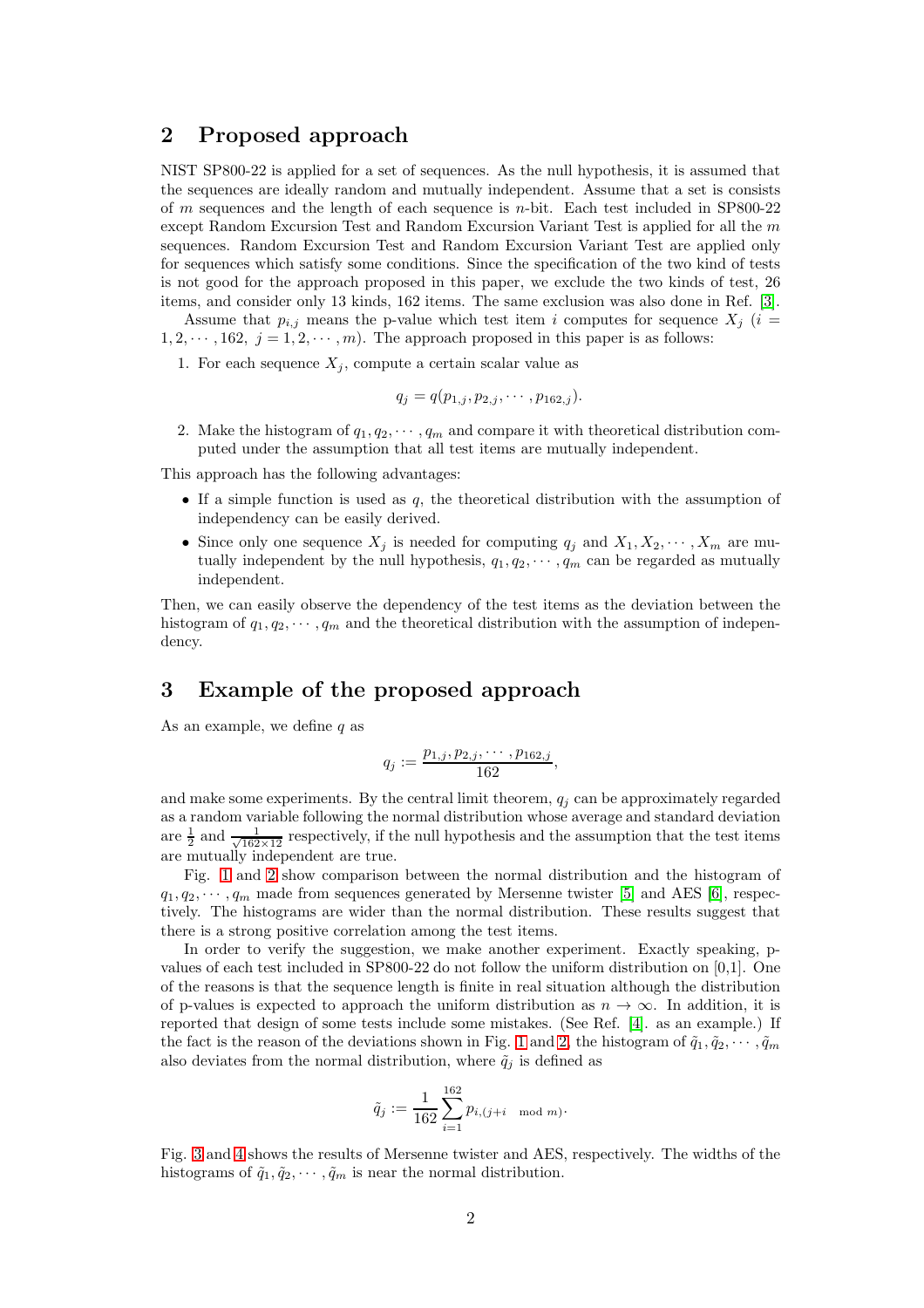

Figure 1: Comparing the histogram of  $q_1, q_2, \dots, q_m$  made from sequences generated by Mersenne twister with the theoretical distribution.

<span id="page-2-0"></span>By these results, we can conclude that the reason of the deviations shown in Fig. [1](#page-2-0) and [2](#page-3-0) is a positive correlation among the test items.

Fig. [5](#page-4-1) shows the standard deviations of the histograms made from Fig. [1](#page-2-0) and [2.](#page-3-0) The author does not know whether the positive correlation among the test items will vanish as  $n \to \infty$  or not. We can at least say that the correlation will not vanish while n is in a range we can realistically deal with.

# 4 Deriving a "minimum" set

If there is a strong correlation between two test items, it is enough to perform only one test out of the two. Then, in order to reduce amount of computation, subsets of test items included in SP800-22 have been proposed as alternatives to the original SP800-22. These subsets are called "minimum sets". Removing test items which have a strong correlation with other test items will be useful for making a rational criterion throughout all test items. In this sentence, the "all test items" means all items which are not removed.

In Ref. [\[7\]](#page-6-3), a minimum set is proposed. The author, however, thinks that the minimum set has a problem. It is that a clear criterion to select the subset has not been shown. In other words, "subjectivity" is left. Since a randomness test is used in evaluation of cryptography, "subjectivity" should be removed.

Then, we propose an algorithmic method to select a subset. The approach proposedin Section 2 shows the dependency of the test items as the deviation between the histogram of  $q_1, q_2, \dots, q_m$  and the theoretical distribution with the assumption of independency. Then, we use an indicator which measure the distance between the histogram and the theoretical distribution. If we choose a subset to make the value of the indicator small, test items included in the subset can be expected to do not have strong correlation to each other.

We show an example. The definition of  $q$  is the same as that in the former section. As the indicator measuring the distance between the histogram and theoretical distribution, we use I defined as

> The standard deviation of the histogram The standard deviation of the theoretical distribution.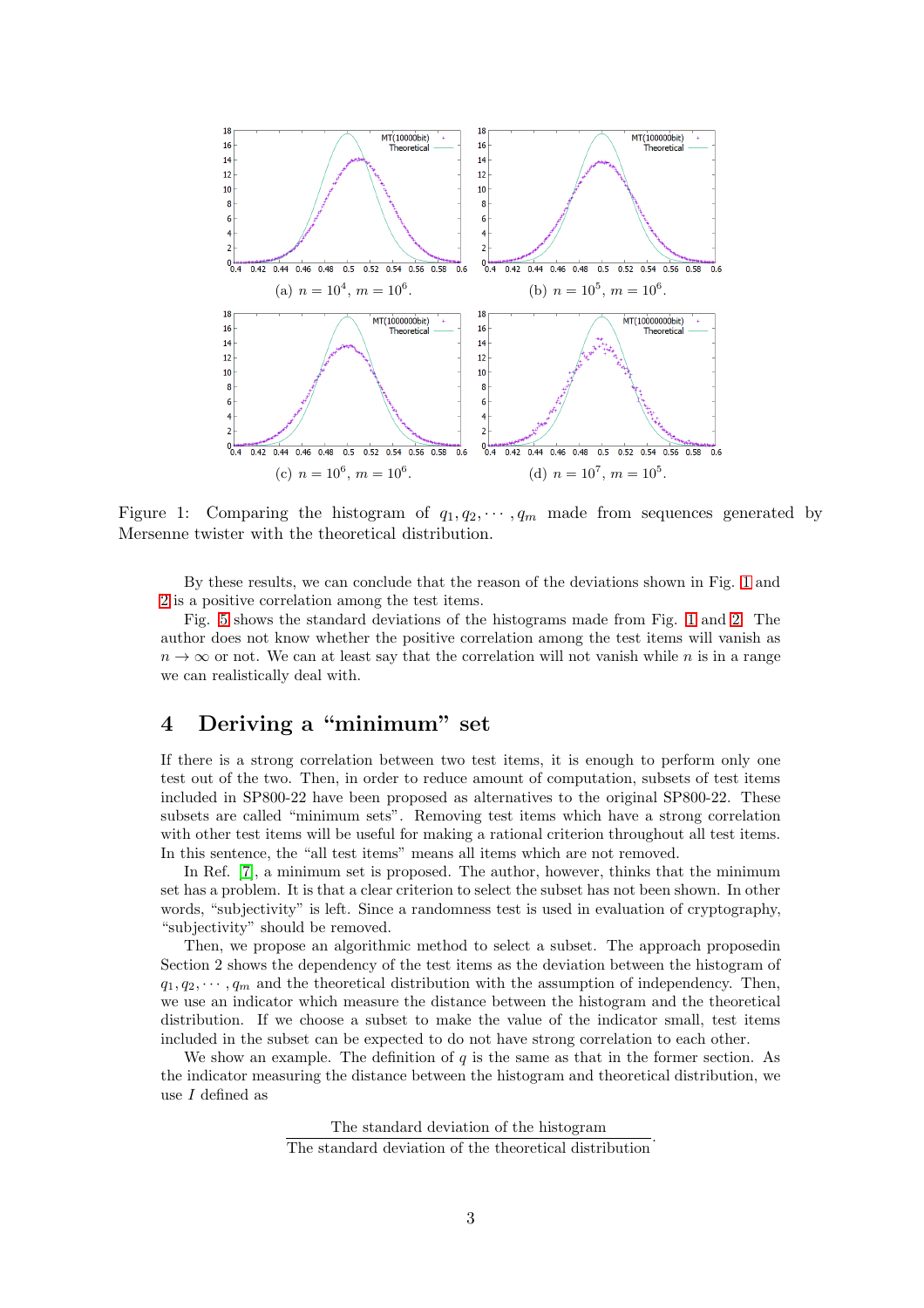

<span id="page-3-0"></span>Figure 2: Comparing the histogram of  $q_1, q_2, \dots, q_m$  made from sequences generated by AES with the theoretical distribution.



<span id="page-3-1"></span>Figure 3: Comparing the histogram of  $\tilde{q}_1, \tilde{q}_2, \cdots, \tilde{q}_m$  made from sequences generated by Mersenne twister with the theoretical distribution.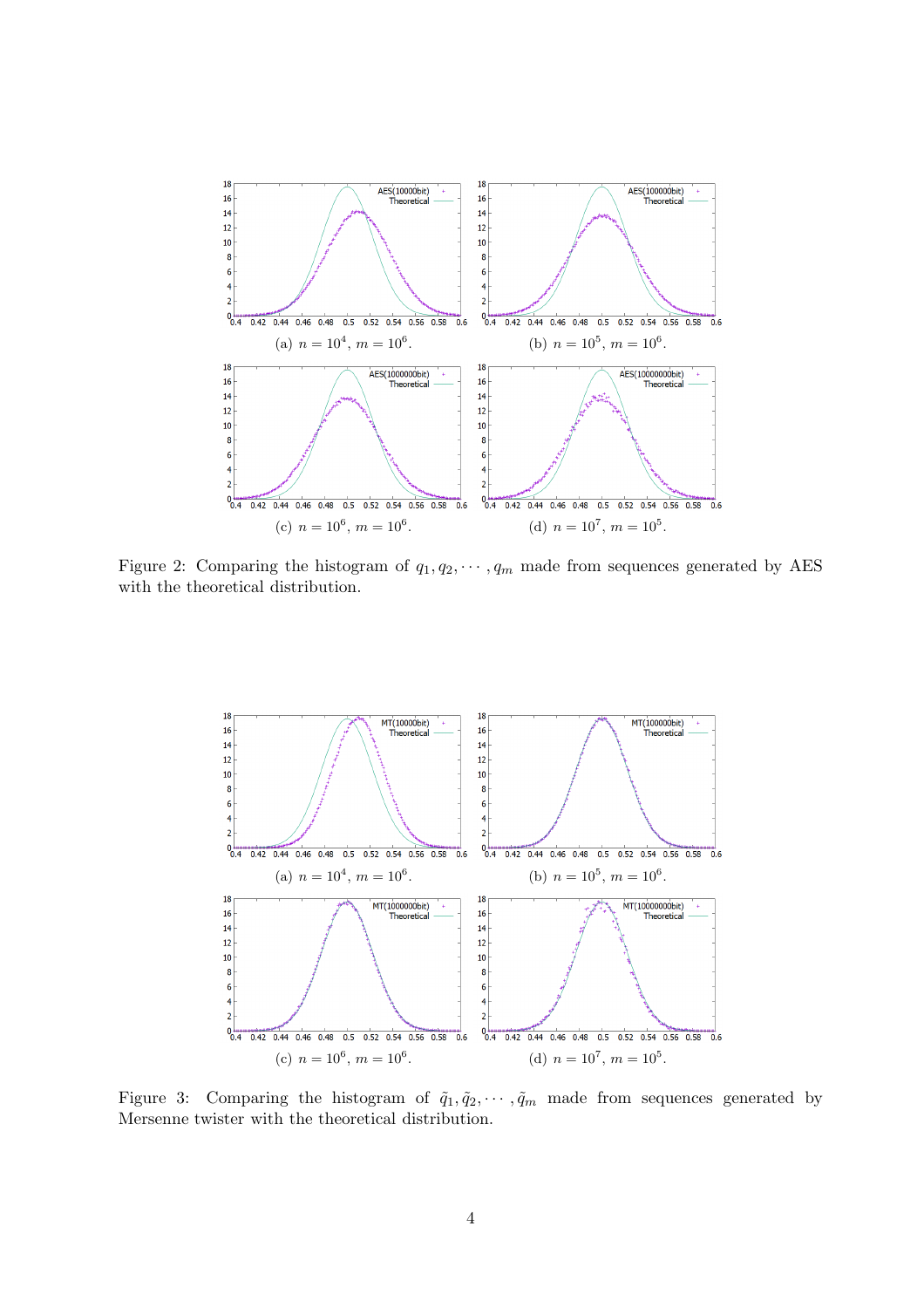

<span id="page-4-0"></span>Figure 4: Comparing the histogram of  $\tilde{q}_1, \tilde{q}_2, \cdots, \tilde{q}_m$  made from sequences generated by AES with the theoretical distribution.



<span id="page-4-1"></span>Figure 5: Comparing the standard deviation of the histograms of  $q_1, q_2, \dots, q_m$  with that of the theoretical distribution.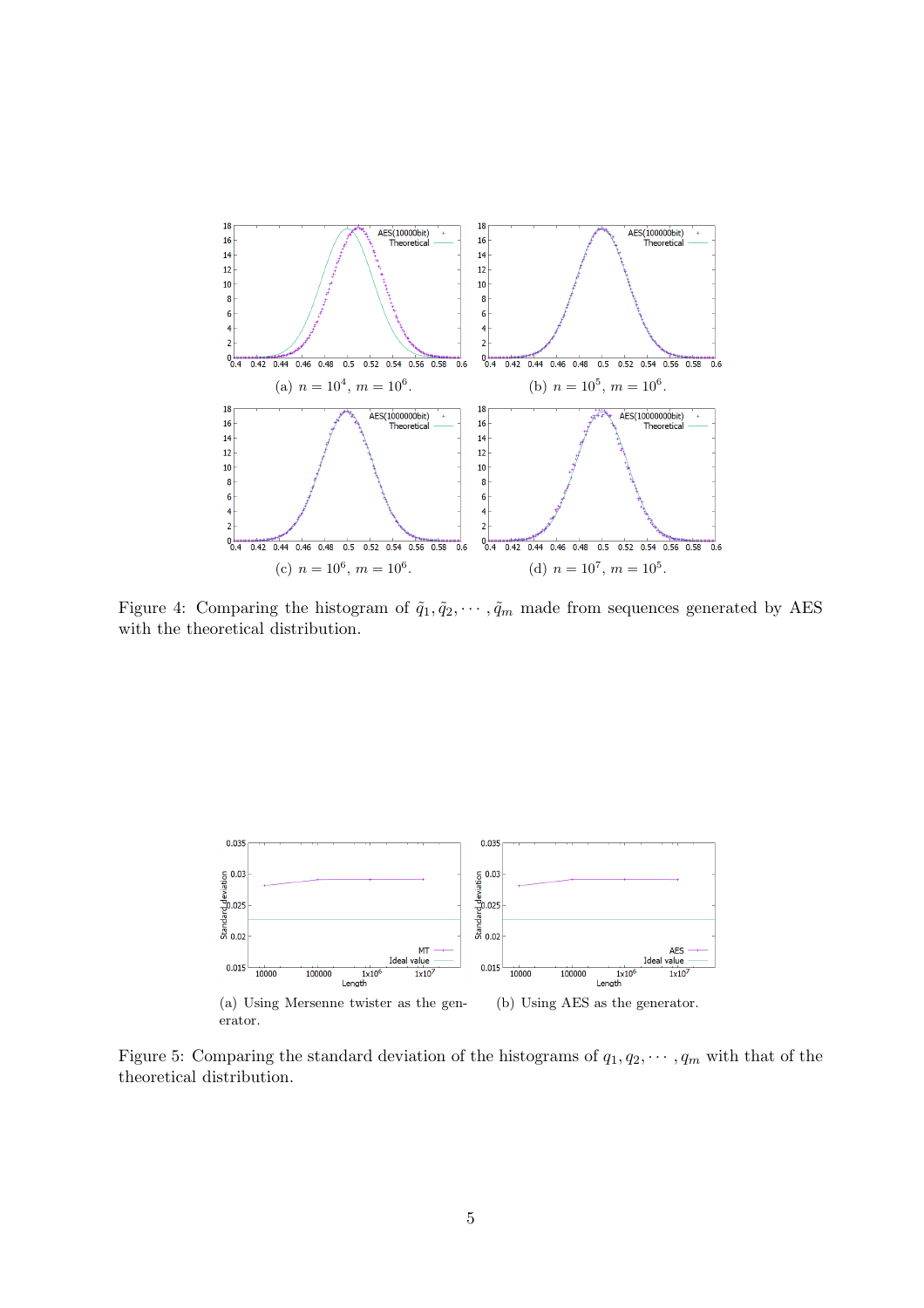In the ideal situation,  $I$  must be close to 1. On the other hand, in the real situation,  $I$  is bigger than 1. Thus, we should make I small as the result of removing test items.

It is, however, too difficult to choose the optimal subset because that needs to solve a discrete optimization problem. Then, we use the greedy algorithm. Step by step, we choose one test item and remove it to minimize  $I$  at that time.

As the result, we got Fig. [6.](#page-5-3) Although we can see a little bit difference by some conditions, approximately 120-140 items must be removed to make  $I$  be close to 1. Of course, the greedy algorithm is not ensured that it gives the optimal solution and  $I = 1$  is only a necessary condition that the items which are not removed are mutually independent. It is, however, a important result because this is first case of such estimation by the scientific method without subjectivity as far as the author know.

Comparing the last 25 items of the cases using  $10^6$ -bit sequences generated by that AES and Mersenne twister, 12 items were included in the both. If we choose 25 items from 162 items twice, the average of number of items selected twice is approximately 3.9 and the standard deviation is 2.6. Then, we can say that the result of the proposed method reflects properties of test items to a certain extent.

## 5 Conclusion

The new approach focusing on randomness of each sequence was proposed. By the approach, we can visually observe the correlation among the test items included in NIST SP800-22. As the example, we made experiments with the simple average of p-values and actually observed the correlation.

In addition, the method to select a "minimum set" using the proposed approach was proposed. By the experiments, we get the conjecture that 120-140 test items included in SP800-22 must be removed to get a subset whose test items are mutually independent.

## <span id="page-5-0"></span>References

- [1] A. Ruskin et al., A Statistical Test Suite for Random and Pseudorandom Number Generators for Cryptographic Applications, SP 800-22 Rev. 1a , https://csrc.nist.gov/publications/detail/sp/800-22/rev-1a/final, 2010.
- <span id="page-5-1"></span>[2] D.Lihua, Z. Yong and J.Ligang, Study on the Pass Rate of NIST SP800-22 Statistical Test Suite, in: Proc. of 2014 Tenth International Conference on CIS, 2014.
- <span id="page-5-2"></span>[3] H.Okutomi and K.Nakamura, A study on rational judgement method of randomness property using NIST randomness test (NIST SP. 800-22) (in Japanese), IEICE Trans. A, J93-A (2010), 1122.



<span id="page-5-3"></span>Figure 6: Varying of I with removing test items by the greedy algorithm.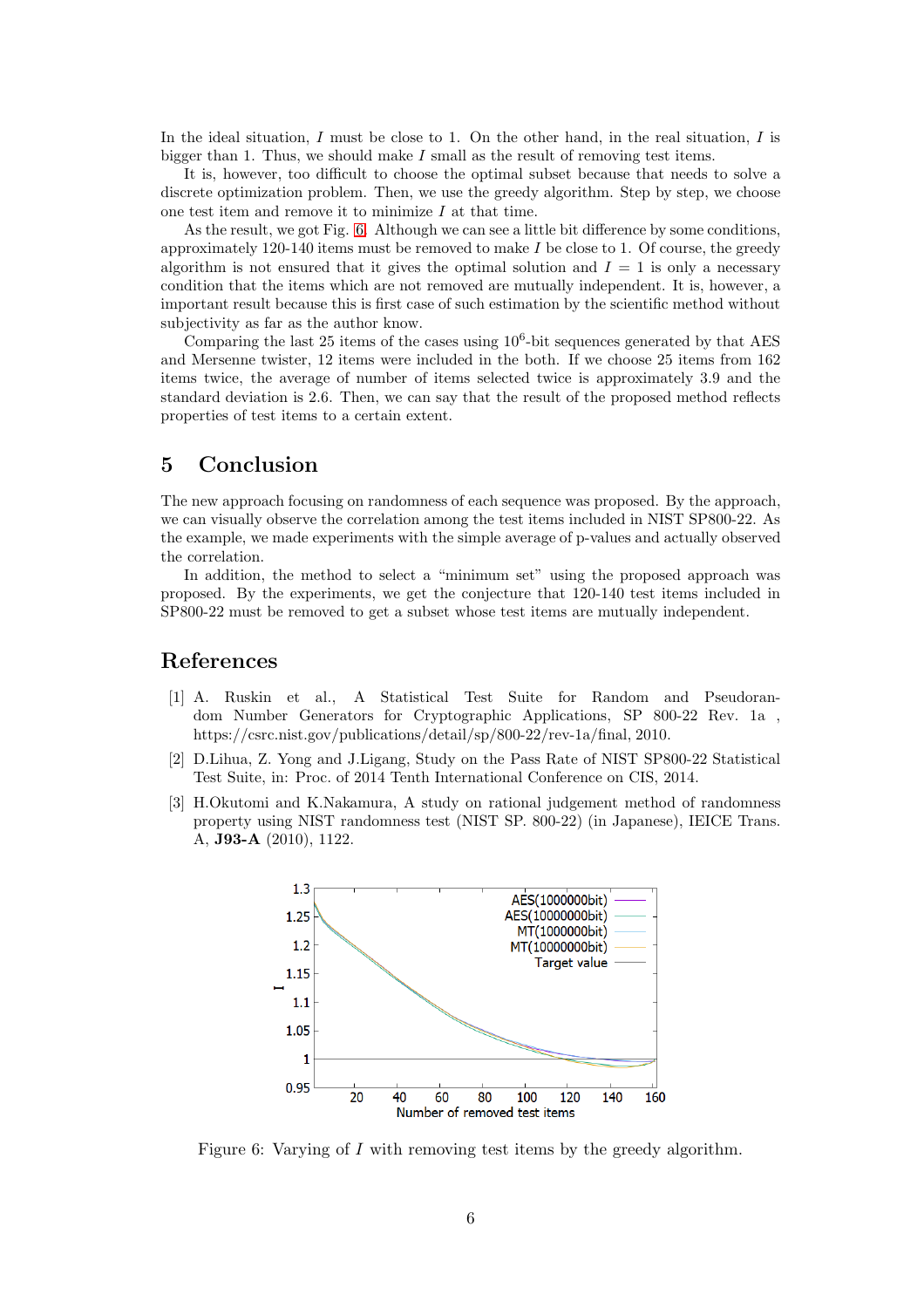- <span id="page-6-2"></span>[4] F. Pareschi, R. Rovatti, G. Setti, On Statistical Tests for Randomness Included in the NIST SP800-22 Test Suite and Based on the Binomial Distribution, IEEE Trans. Information forensics and security, 7.2 (2012), 491505.
- <span id="page-6-0"></span>[5] M. Matsumoto and T. Nishimura, Mersenne twister: A 623-dimensionally equidistributed uniform pseudorandom number generator, ACM TOMACS - Special issue on uniform random number generation, 8.1 (1998), 3-30.
- <span id="page-6-1"></span>[6] NIST, ADVANCED ENCRYPTION STANDARD (AES) ,FIPS 197, [http://nvlpubs.nist.gov/nistpubs/FIPS/NIST.FIPS.197.pdf,](http://nvlpubs.nist.gov/nistpubs/FIPS/NIST.FIPS.197.pdf) 2001.
- <span id="page-6-3"></span>[7] IPA ISEC, Report of investigation and development of tools verifying pseudo numbers, <http://www.ipa.go.jp/files/000013665.pdf> (in Japanese), 2003.